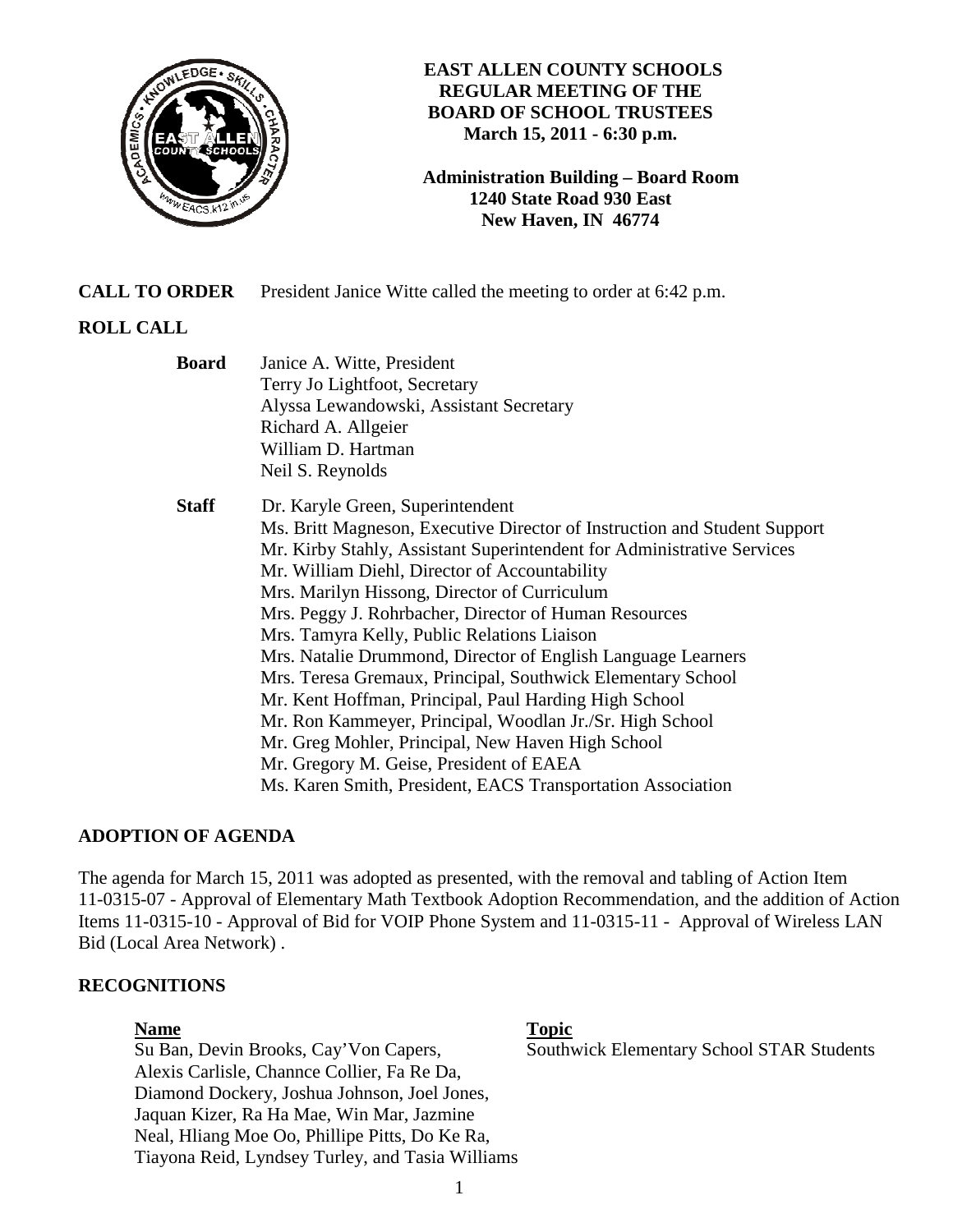## **HEARING OF VISITORS**

Public input was taken in a small group setting with an opportunity to have meaningful dialogue with members of the Board of School Trustees. Administrators took notes which were sent to all Board members for perusal.

**APPROVAL OF MINUTES:** March 1, 2001 Executive Session March 15, 2011 Regular Meeting

## **INFORMATION ITEMS**

Adoption of Board Meeting Schedule for 2011-12SY

## **SUPERINTENDENT COMMUNICATIONS**

| S <sub>p</sub> e <sub>aker(s)</sub> | <b>Subject</b>                 |
|-------------------------------------|--------------------------------|
| <b>Britt Magneson</b>               | <b>Restorative Practices</b>   |
| Kirby Stahly                        | <b>Project Planning Update</b> |

# **ACTION AGENDA**

#### **CONSENT MOTION:**

| 11-0315-01 | <b>Approval of Human Resources Report</b>                                                                         |  |
|------------|-------------------------------------------------------------------------------------------------------------------|--|
| 11-0315-02 | <b>Approval of Financial Reports</b>                                                                              |  |
| 11-0315-03 | <b>Approval of Meetings and Conferences Requests</b>                                                              |  |
| 11-0315-04 | Approval of Contract with Fellowship Missionary Church for CACG<br><b>Mentoring Program</b>                       |  |
| 11-0315-05 | <b>Approval of Resolution Re: On-Line Card Payment</b>                                                            |  |
| 11-0315-06 | <b>Approval of Bid for Bleacher Replacement at NHHS</b>                                                           |  |
| 11-0315-08 | Approval of Application and Receipt of Funds for the 2011 Learn and Serve<br><b>Indiana Grant</b>                 |  |
| 11-0315-09 | Approve Approval of Application and Receipt of Funds for US-DOE 2011 Safe<br><b>Schools/Health Students Grant</b> |  |
|            | Motion: That the Board of School Trustees approve items one through nine as presented.                            |  |
|            | Motion: Lightfoot<br>Second: Reynolds<br>Vote: Aye: $6-0$                                                         |  |
| 11-0315-10 | <b>Approval of Bid for VOIP Phone System</b>                                                                      |  |
| 11-0315-11 | <b>Approval of Wireless LAN Bid (Local Area Network)</b>                                                          |  |
|            | Motion: That the Board of School Trustees approve items ten and eleven as presented.                              |  |
|            | Motion: Hartman<br>Second: Lightfoot<br>Vote: Aye: $6-0$                                                          |  |